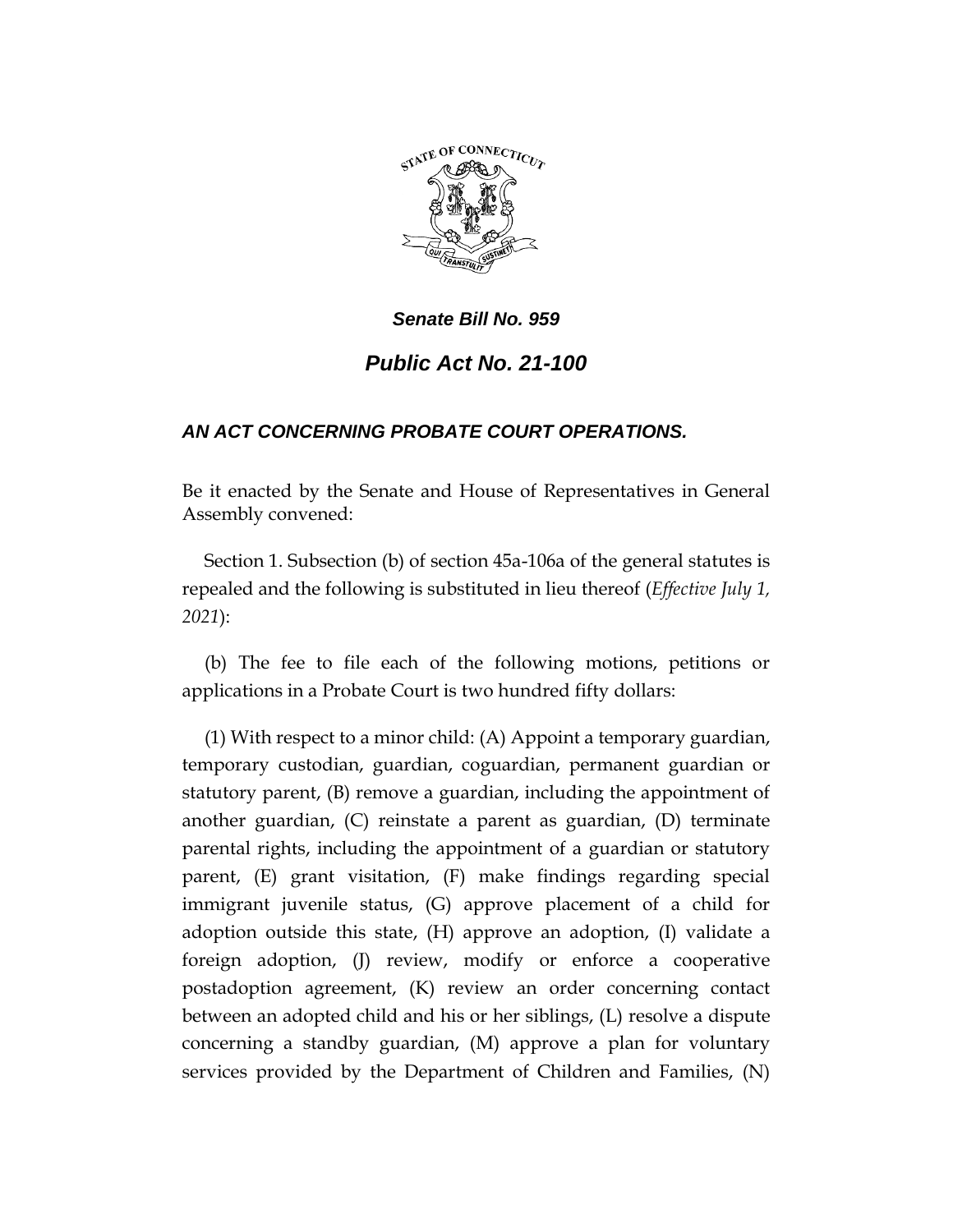determine whether the termination of voluntary services provided by the Department of Children and Families is in accordance with applicable regulations, (O) conduct an in-court review to modify an order,  $(P)$  grant emancipation,  $(Q)$  grant approval to marry,  $(R)$  transfer funds to a custodian under sections 45a-557 to 45a-560b, inclusive, (S) appoint a successor custodian under section 45a-559c, (T) resolve a dispute concerning custodianship under sections 45a-557 to 45a-560b, inclusive, and (U) grant authority to purchase real estate;

(2) Determine paternity;

(3) Determine the age and date of birth of an adopted person born outside the United States;

(4) With respect to adoption records: (A) Appoint a guardian ad litem for a biological relative who cannot be located or appears to be incompetent, (B) appeal the refusal of an agency to release information, (C) release medical information when required for treatment, and (D) grant access to an original birth certificate;

(5) Approve an adult adoption;

(6) With respect to a conservatorship: (A) Appoint a temporary conservator, conservator or special limited conservator, (B) change residence, terminate a tenancy or lease, sell or dispose household furnishings, or place in a long-term care facility, (C) determine competency to vote,  $(D)$  approve a support allowance for a spouse,  $(E)$ grant authority to elect the spousal share, (F) grant authority to purchase real estate, (G) give instructions regarding administration of a joint asset or liability, (H) distribute gifts, (I) grant authority to consent to involuntary medication, (J) determine whether informed consent has been given for voluntary admission to a hospital for psychiatric disabilities, (K) determine life-sustaining medical treatment, (L) transfer to or from another state, (M) modify the conservatorship in connection

*Public Act No. 21-100 2 of 20*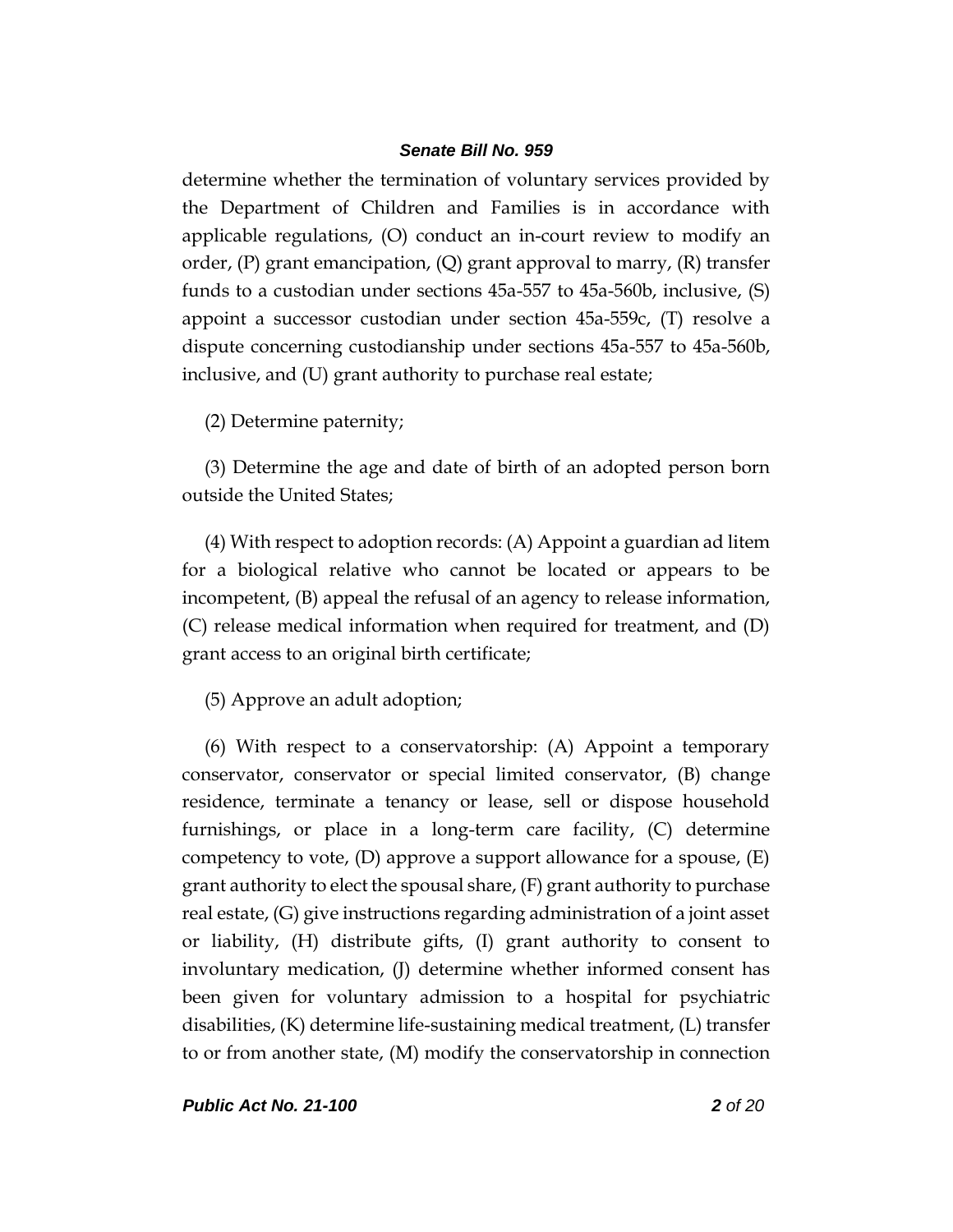with a periodic review, (N) excuse accounts under rules of procedure approved by the Supreme Court under section 45a-78, (O) terminate the conservatorship, and (P) grant a writ of habeas corpus;

(7) With respect to a power of attorney: (A) Compel an account by an agent, (B) review the conduct of an agent, (C) construe the power of attorney, and (D) mandate acceptance of the power of attorney;

(8) Resolve a dispute concerning advance directives or life-sustaining medical treatment when the individual does not have a conservator or guardian;

(9) With respect to an elderly person, as defined in section 17b-450: (A) Enjoin an individual from interfering with the provision of protective services to such elderly person, and (B) authorize the Commissioner of Social Services to enter the premises of such elderly person to determine whether such elderly person needs protective services;

(10) With respect to an adult with intellectual disability: (A) Appoint a temporary limited guardian, guardian or standby guardian, (B) grant visitation, (C) determine competency to vote, (D) modify the guardianship in connection with a periodic review, (E) determine lifesustaining medical treatment, (F) approve an involuntary placement, (G) review an involuntary placement, (H) authorize a guardian to manage the finances of such adult, and (I) grant a writ of habeas corpus;

(11) With respect to psychiatric disability: (A) Commit an individual for treatment, (B) issue a warrant for examination of an individual at a general hospital, (C) determine whether there is probable cause to continue an involuntary confinement, (D) review an involuntary confinement for possible release,  $(E)$  authorize shock therapy,  $(F)$ authorize medication for treatment of psychiatric disability, (G) review the status of an individual under the age of sixteen as a voluntary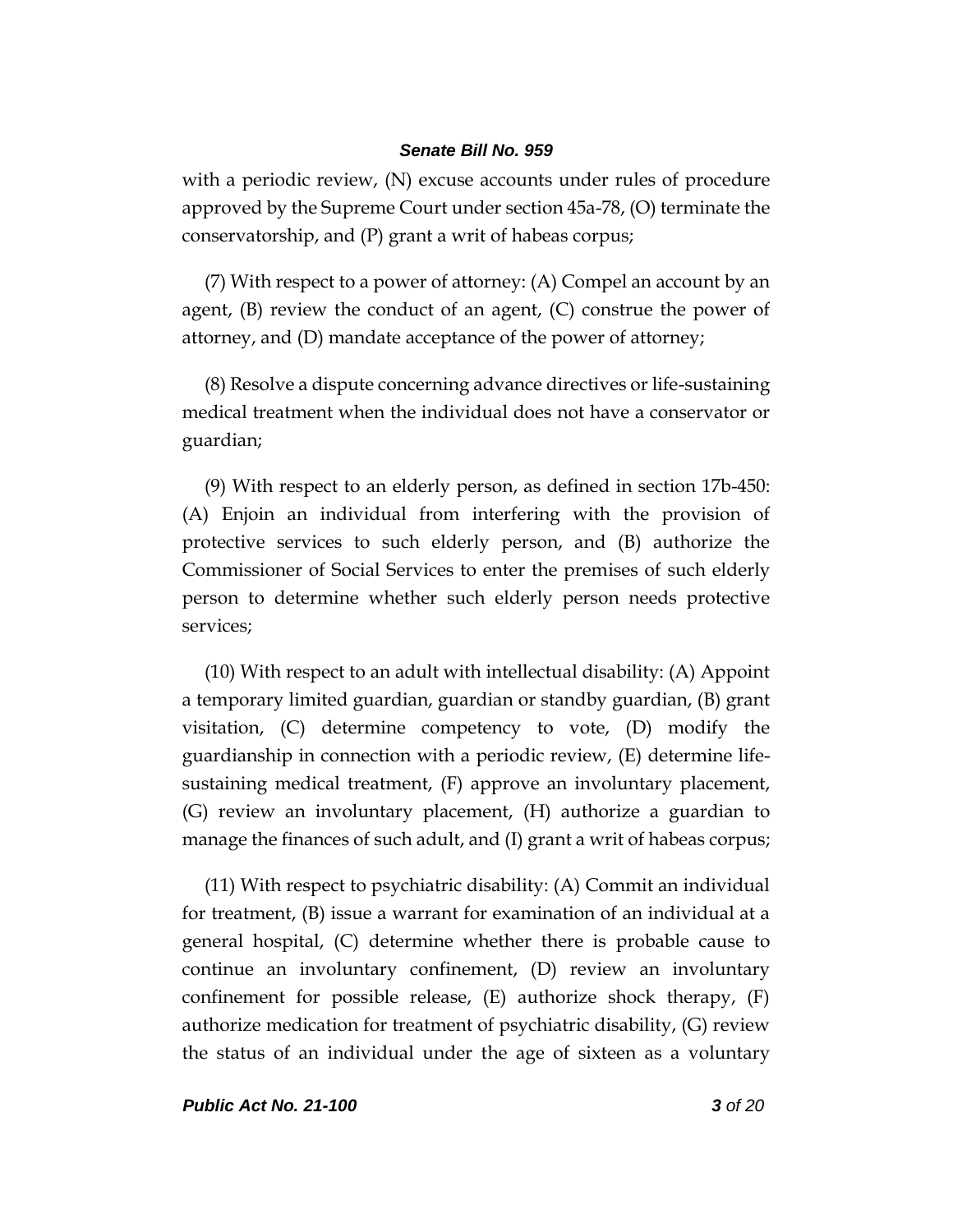patient, and (H) recommit an individual under the age of sixteen for further treatment;

(12) With respect to drug or alcohol dependency: (A) Commit an individual for treatment, (B) recommit an individual for further treatment, and (C) terminate an involuntary confinement;

(13) With respect to tuberculosis: (A) Commit an individual for treatment,  $(B)$  issue a warrant to enforce an examination order, and  $(C)$ terminate an involuntary confinement;

(14) Compel an account by the trustee of an inter vivos trust, custodian under sections 45a-557 to 45a-560b, inclusive, or treasurer of an ecclesiastical society or cemetery association;

(15) With respect to a testamentary or inter vivos trust: (A) Construe, validate, divide, combine, reform, modify or terminate the trust,  $(B)$ enforce the provisions of a pet trust, **[**and**]** (C) excuse a final account under rules of procedure approved by the Supreme Court under section 45a-78, and (D) assume jurisdiction of an out-of-state trust;

(16) Authorize a fiduciary to establish a trust;

(17) Appoint a trustee for a missing person;

(18) Change a person's name;

(19) Issue an order to amend the birth certificate of an individual born in another state to reflect a gender change;

(20) Require the Department of Public Health to issue a delayed birth certificate;

(21) Compel the board of a cemetery association to disclose the minutes of the annual meeting;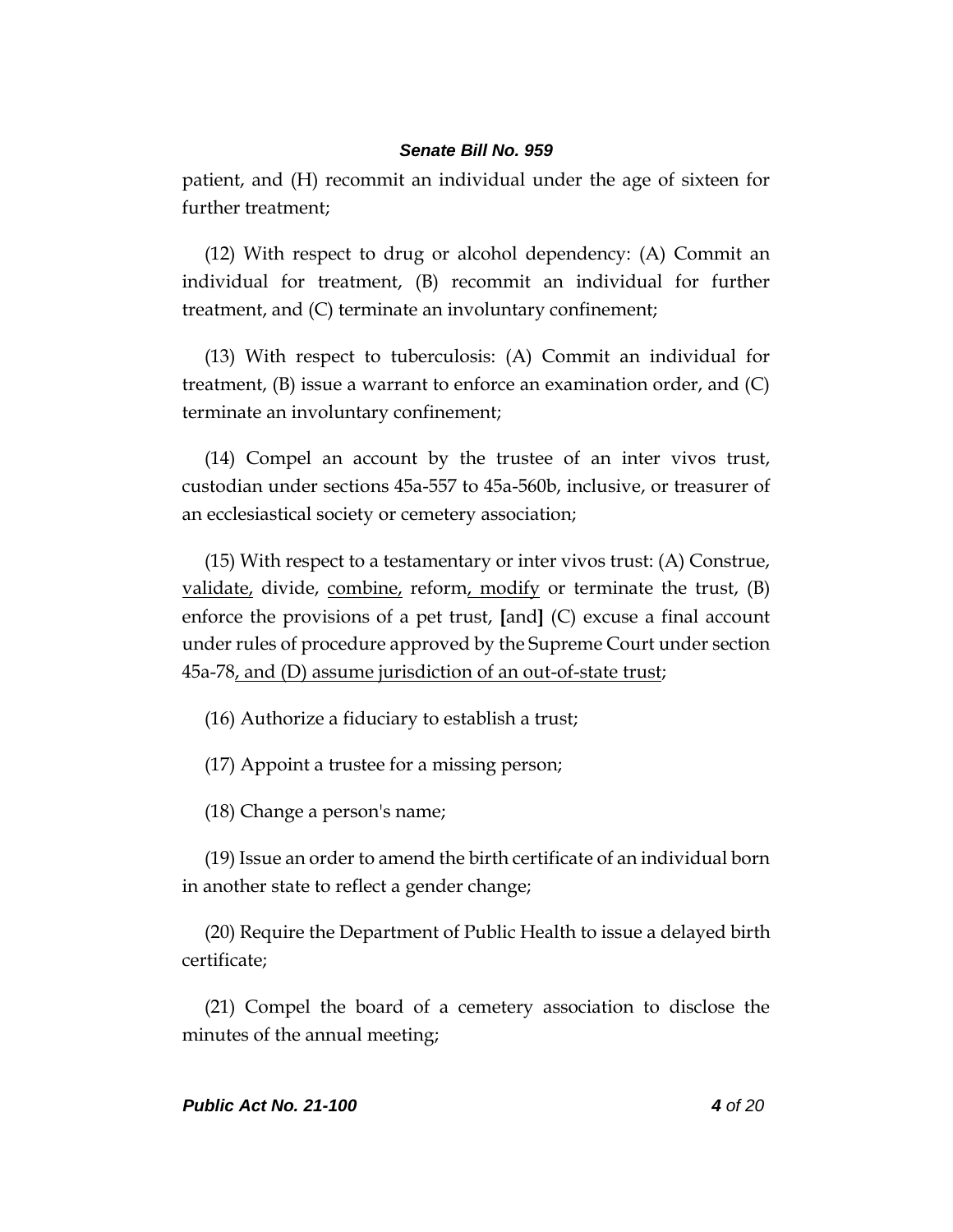(22) Issue an order to protect a grave marker;

(23) Restore rights to purchase, possess and transport firearms;

(24) Issue an order permitting sterilization of an individual;

(25) Approve the transfer of structured settlement payment rights; and

(26) With respect to any case in a Probate Court other than a decedent's estate: (A) Compel or approve an action by the fiduciary, (B) give **[**advice or**]** instruction to the fiduciary, (C) authorize a fiduciary to compromise a claim, (D) list, sell or mortgage real property, (E) determine title to property, (F) resolve a dispute between cofiduciaries or among fiduciaries, (G) remove a fiduciary, (H) appoint a successor fiduciary or fill a vacancy in the office of fiduciary, (I) approve fiduciary or attorney's fees, (J) apply the doctrine of cy pres or approximation, (K) reconsider, modify or revoke an order, and (L) decide an action on a probate bond.

Sec. 2. Subsection (c) of section 45a-106a of the general statutes is repealed and the following is substituted in lieu thereof (*Effective July 1, 2021*):

(c) The fee to file a petition for custody of the remains of a deceased person in a Probate Court is one hundred fifty dollars, except that the court shall waive the fee if the state is obligated to pay funeral and burial expenses under section 17b-84 or 17b-131.

Sec. 3. Subdivision (4) of subsection (b) of section 45a-107 of the general statutes is repealed and the following is substituted in lieu thereof (*Effective July 1, 2021)*:

(4) In any matter in which the Commissioner of Administrative Services is the legal representative of the estate pursuant to section 4a-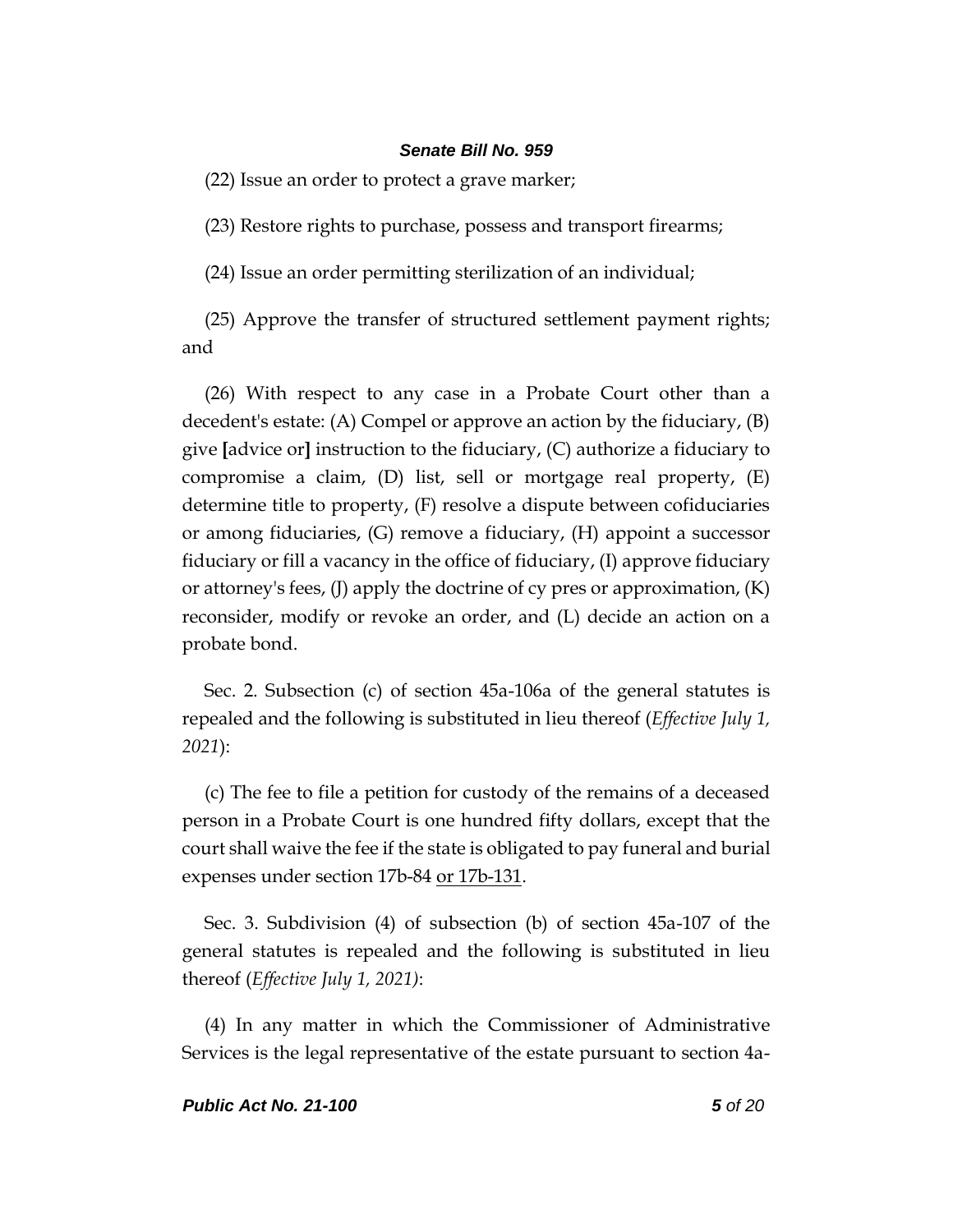16, the fee shall be the lesser of (A) the amount calculated under subdivisions (1) and (2) of this subsection, or (B) the amount collected by the Commissioner of Administrative Services after paying the expense of funeral and burial in accordance with section 17b-84 or 17b-131.

Sec. 4. Subdivision (4) of subsection (c) of section 45a-107 of the general statutes is repealed and the following is substituted in lieu thereof (*Effective July 1, 2021*):

(4) In any matter in which the Commissioner of Administrative Services is the legal representative of the estate pursuant to section 4a-16, the fee shall be the lesser of (A) the amount calculated under subdivisions (1) and (2) of this subsection, or (B) the amount collected by the Commissioner of Administrative Services after paying the expense of funeral and burial in accordance with section 17b-84 or 17b-131.

Sec. 5. Section 45a-111 of the general statutes is repealed and the following is substituted in lieu thereof (*Effective July 1, 2021*):

(a) No fee or expense shall be charged for any proceedings in the settlement of the estate of any member of the armed forces who died while in service in time of war as defined in section 27-103.

(b) No fees or expenses shall be charged under sections **[**45a-107**]** 45a-106a to 45a-112, inclusive, as amended by this  $act<sub>t</sub>$  or under section 45a-727 for adoption proceedings involving special needs children.

(c) If a petitioner or applicant to a Probate Court claims that unless his or her obligation to pay the fees and the necessary expenses of the action, including the expense of service of process, is waived, such petitioner or applicant will be deprived by reason of his or her indigency of his or her right to bring a petition or application to such court or that he or she is otherwise unable to pay the fees and necessary expenses of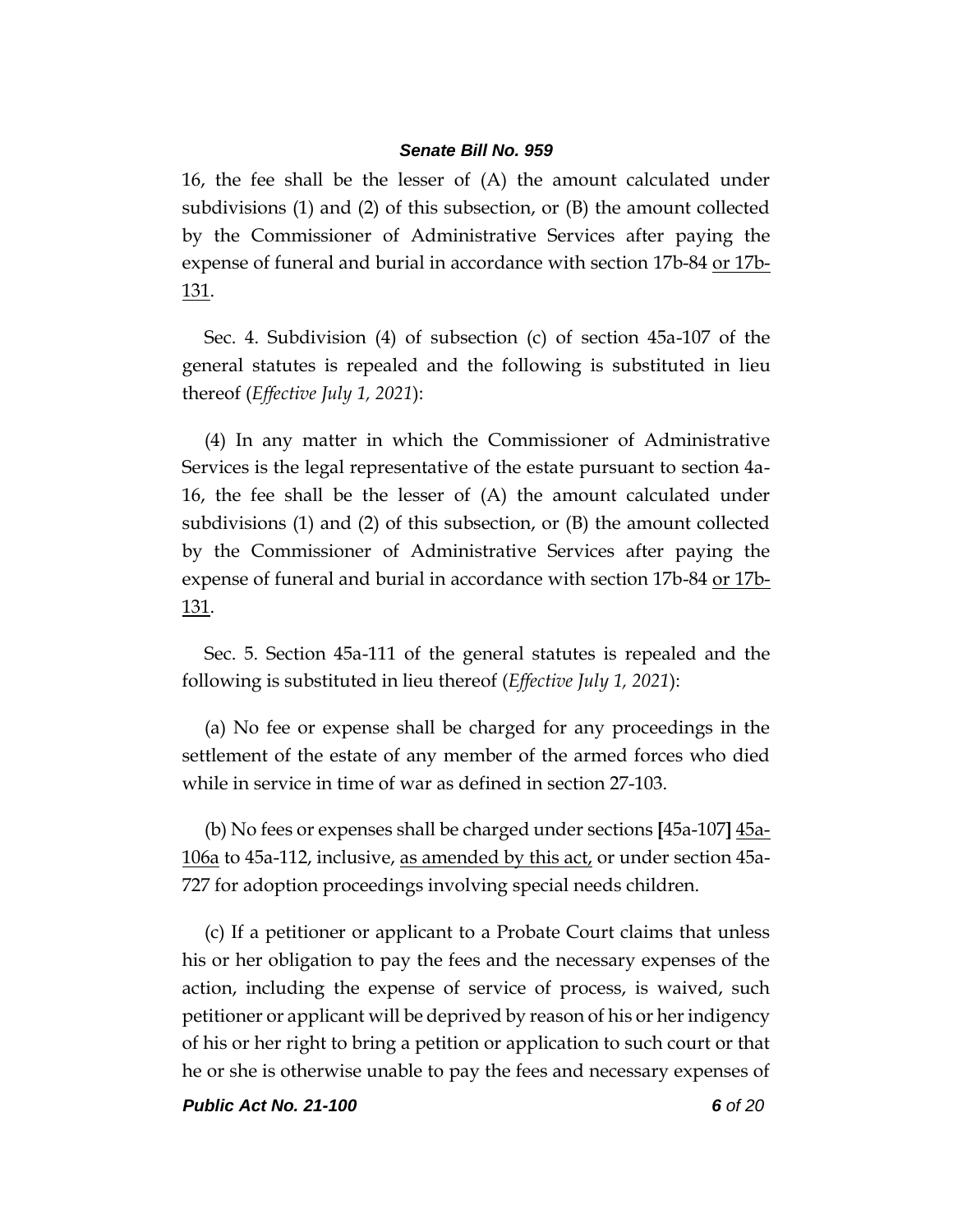the action, he or she may file with the clerk of such Probate Court an application for waiver of payment of such fees and necessary expenses. Such application shall be signed under penalty of false statement, shall state the applicant's financial circumstances, and shall identify the fees and expenses sought to be waived and the approximate amount of each. If the court finds that the applicant is unable to pay such fees and expenses, it shall order such fees and expenses waived. If such expenses include the expense of service of process, the court, in its order, shall indicate the method of service authorized and the expense of such service shall be paid from funds appropriated to the Judicial Department, except that, if funds have not been included in the budget of the Judicial Department for such expenses, such expenses shall be paid from the Probate Court Administration Fund.

(d) The court may, in its discretion, postpone payment of any **[**entry**]** filing fee or other fee or expense due under sections **[**45a-107**]** 45a-106a to 45a-112, inclusive, as amended by this act, and enter any matter if it appears to the court that to require such **[**entry**]** filing fee or other fee or expense to accompany submission of the matter would cause undue delay or hardship, but in such case the applicant, petitioner or moving party shall be liable for the **[**entry**]** filing fee and all other fees and expenses upon receipt of an invoice therefor from the court.

(e) Any fee or expense charged under the provisions of sections **[**45a-107**]** 45a-106a to 45a-112, inclusive, as amended by this act, shall not be subject to the tax imposed under chapter 219.

Sec. 6. Section 45a-112 of the general statutes is repealed and the following is substituted in lieu thereof (*Effective July 1, 2021*):

When the state or any of its agencies is an applicant, petitioner or moving party commencing a matter in a Probate Court, or is otherwise liable for the fees or expenses under sections **[**45a-107**]** 45a-106a to 45a-112, inclusive, as amended by this act, the court shall accept such matter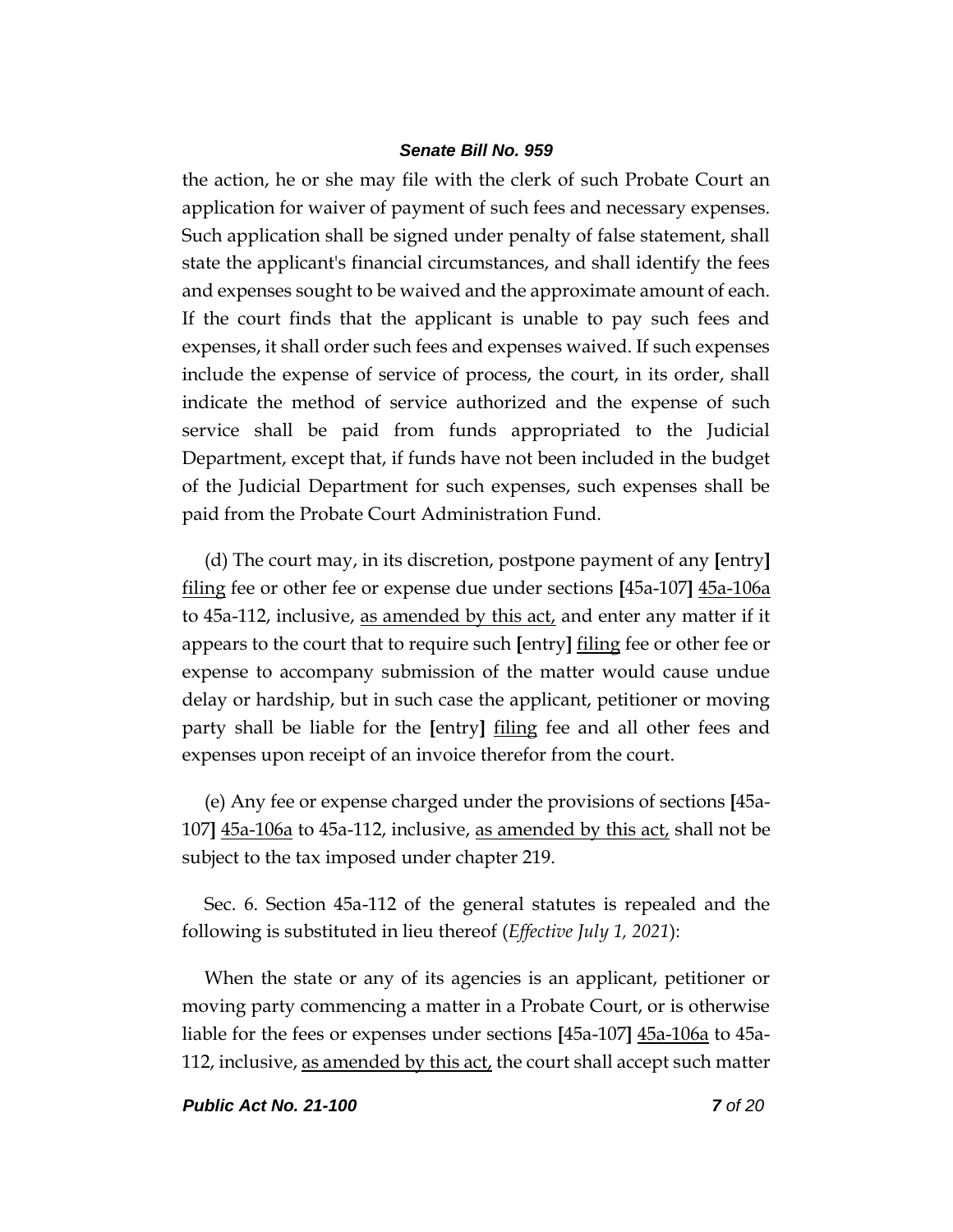without the **[**entry**]** filing fee accompanying the filing thereof, and shall bill the **[**entry**]** filing fee or other fee or expense to the appropriate agency for subsequent payment, which payment shall be due and payable upon receipt of such bill.

Sec. 7. Section 45a-113a of the general statutes is repealed and the following is substituted in lieu thereof (*Effective July 1, 2021*):

Whenever a Probate Court determines that a refund is due an applicant, petitioner, moving party or other person for any overpayment of costs, fees, charges or expenses incurred under the provisions of sections **[**45a-107**]** 45a-106a to 45a-112, inclusive, as amended by this act, the Probate Court Administrator shall, upon receipt of certification of such overpayment by the Probate Court that issued the invoice for such costs, fees, charges or expenses, cause a refund of such overpayment to be issued from the Probate Court Administration Fund.

Sec. 8. Section 45a-113b of the general statutes is repealed and the following is substituted in lieu thereof (*Effective July 1, 2021*):

Each court of probate may allow the payment of any fees charged by such court by means of a credit card, charge card, **[**or**]** debit card or an electronic funds transfer and may charge the person making such payment a service fee for any such payment made by any such card or electronic funds transfer. The fee shall not exceed any charge by the card issuer or processing fee for electronic funds transfer, including any discount rate.

Sec. 9. Subsections (d) to (l), inclusive, of section 45a-186 of the general statutes are repealed and the following is substituted in lieu thereof (*Effective July 1, 2021*):

(d) An appeal from a decision rendered in any case after a recording of the proceedings is made under section 17a-498, 17a-543, 17a-543a, **[**or**]**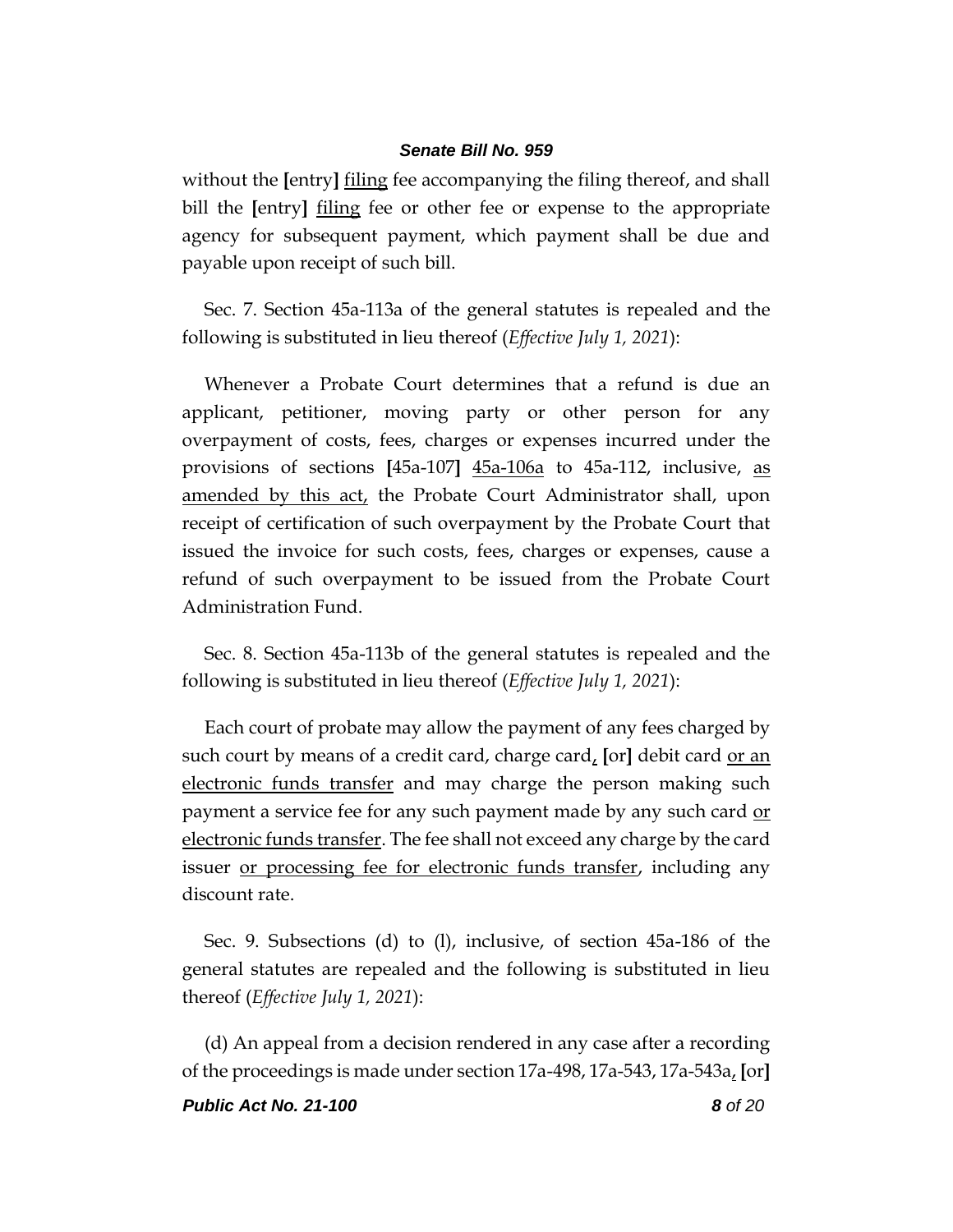17a-685, or 19a-131b, sections 45a-644 to 45a-667v, inclusive, or section 51-72 or 51-73, shall be on the record and shall not be a trial de novo.

(e) Each person who files an appeal pursuant to this section shall serve a copy of the complaint on each interested party. The failure of any person to make such service shall not deprive the Superior Court of jurisdiction over the appeal. Notwithstanding the provisions of section 52-50, service of the copy of the complaint shall be by state marshal, constable or an indifferent person. Service shall be in hand or by leaving a copy at the place of residence of the interested party being served or at the address for the interested party on file with the Probate Court, except that service on a respondent or conserved person in an appeal from an action under part IV of chapter 802h shall be in hand by a state marshal, constable or an indifferent person.

(f) In addition to the notice given under subsection (e) of this section, each person who files an appeal pursuant to this section shall mail a copy of the complaint to the Probate Court that rendered the order, denial or decree appealed from. The Probate Court and the probate judge that rendered the order, denial or decree appealed from shall not be made parties to the appeal and shall not be named in the complaint as parties.

(g) Not later than fifteen days after a person files an appeal under this section, the person who filed the appeal shall file or cause to be filed with the clerk of the Superior Court a document containing (1) the name, address and signature of the person making service, and (2) a statement of the date and manner in which a copy of the complaint was served on each interested party and mailed to the Probate Court that rendered the order, denial or decree appealed from.

(h) If service has not been made on an interested party, the Superior Court, on motion, shall make such orders of notice of the appeal as are reasonably calculated to notify any necessary party not yet served.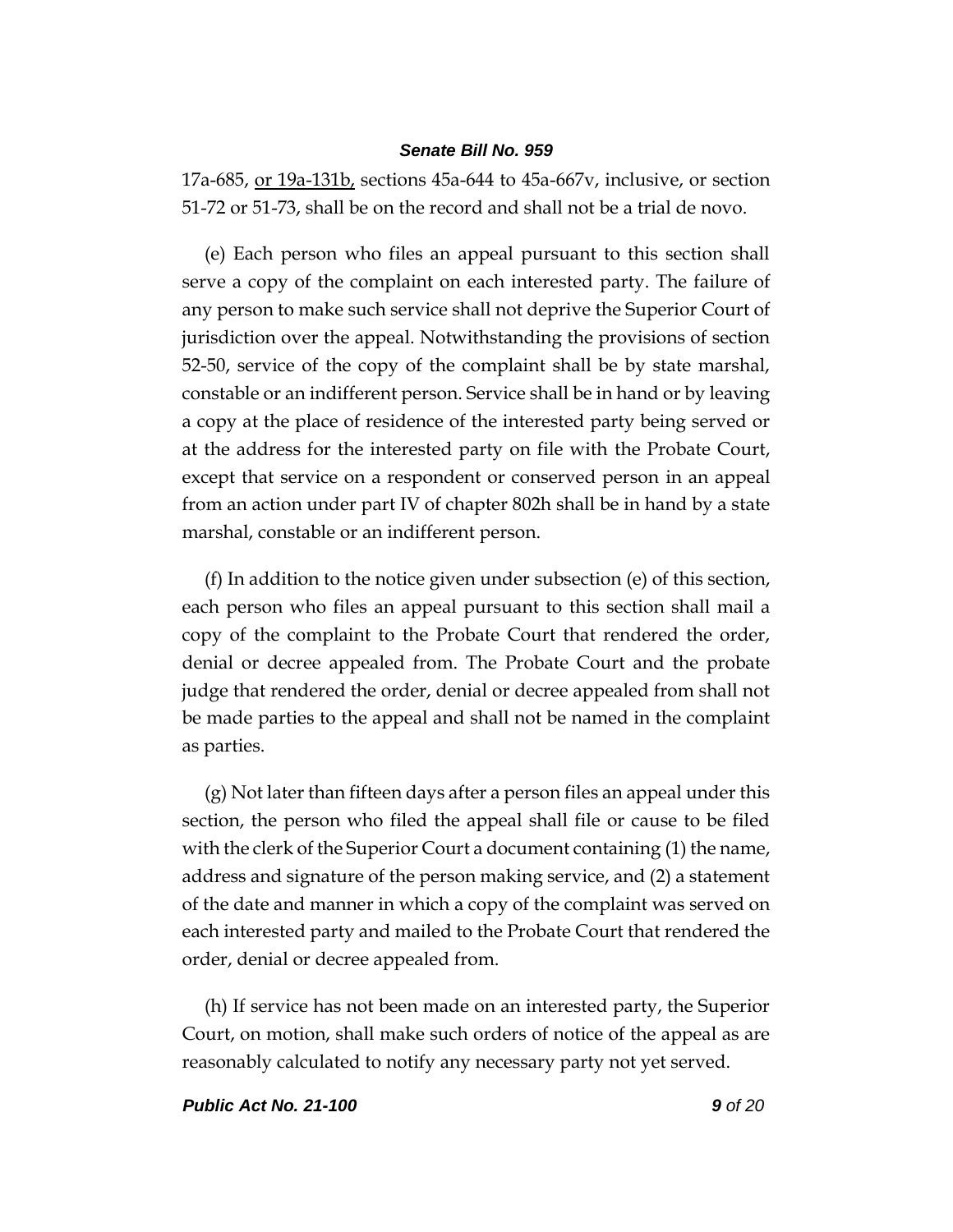(i) A hearing in an appeal from probate proceedings under section 17a-77, 17a-80, 17a-498, 17a-510, 17a-511, 17a-543, 17a-543a, 17a-685, 19a-131b, 45a-650, 45a-654, 45a-660, 45a-674, 45a-676, 45a-681, 45a-682, 45a-699, 45a-703 or 45a-717 shall commence, unless a stay has been issued pursuant to subsection (j) of this section, not later than ninety days after the appeal has been filed.

(j) The filing of an appeal under this section shall not, of itself, stay enforcement of the order, denial or decree from which the appeal is taken. A motion for a stay may be made to the Probate Court or the Superior Court. The filing of a motion with the Probate Court shall not preclude action by the Superior Court.

(k) Nothing in this section shall prevent any person aggrieved by any order, denial or decree of a Probate Court in any matter, unless otherwise specially provided by law, from filing a petition for a writ of habeas corpus, a petition for termination of involuntary representation or a petition for any other available remedy.

(l) (1) Except for matters described in subdivision (3) of this subsection, in any appeal filed under this section, the appeal may be referred by the Superior Court to a special assignment probate judge appointed in accordance with section 45a-79b, who is assigned by the Probate Court Administrator for the purposes of such appeal, except that such appeal shall be heard by the Superior Court if any party files a demand for such hearing in writing with the Superior Court not later than twenty days after service of the appeal.

(2) An appeal referred to a special assignment probate judge pursuant to this subsection shall proceed in accordance with the rules for references set forth in the rules of the judges of the Superior Court.

(3) The following matters shall not be referred to a special assignment probate judge pursuant to this subsection: Appeals under sections 17a-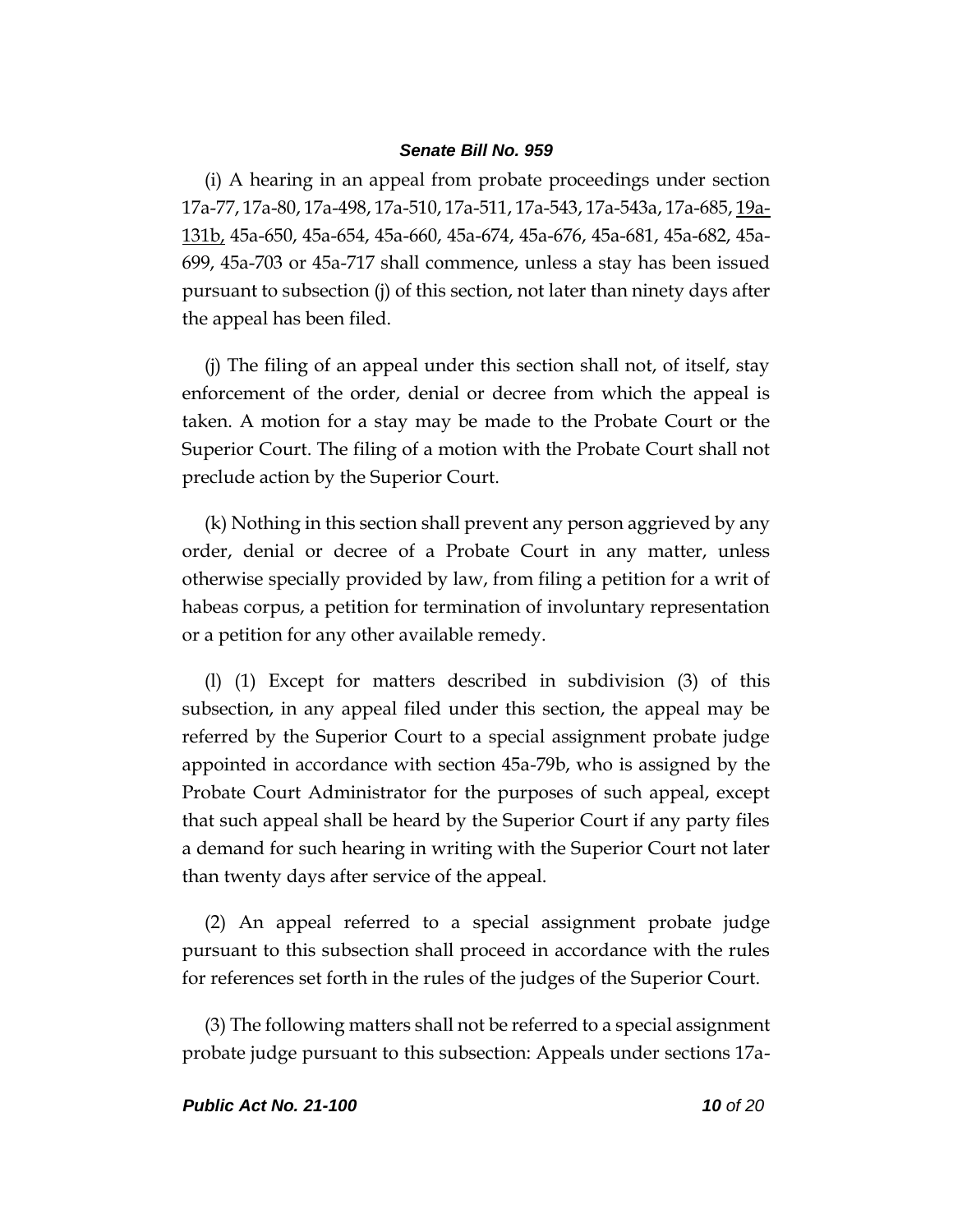75 to 17a-83, inclusive, section 17a-274, sections 17a-495 to 17a-528, inclusive, sections 17a-543, 17a-543a, 17a-685 to 17a-688, inclusive, 19a-131b, children's matters as defined in subsection (a) of section 45a-8a, sections 45a-644 to 45a-663, inclusive, 45a-668 to 45a-683, inclusive, and 45a-690 to 45a-700, inclusive, and any matter in a Probate Court heard on the record in accordance with sections 51-72 and 51-73.

Sec. 10. Section 45a-186a of the general statutes is repealed and the following is substituted in lieu thereof (*Effective July 1, 2021*):

(a) In an appeal from an order, denial or decree of a Probate Court made after a hearing that is on the record under section 17a-498, 17a-543, 17a-543a, **[**or**]** 17a-685 or 19a-131b, sections 45a-644 to 45a-667v, inclusive, or section 51-72 or 51-73, not later than thirty days after service is made of such appeal under section 45a-186, or within such further time as may be allowed by the Superior Court, the Probate Court shall transcribe any portion of the recording of the proceedings that has not been transcribed. The expense for such transcript shall be charged against the person who filed the appeal, except that if the person who filed the appeal is unable to pay such expense and files an affidavit with the court demonstrating the inability to pay, the expense of the transcript shall be paid by the Probate Court Administrator and paid from the Probate Court Administration Fund.

(b) The Probate Court shall transmit to the Superior Court the original or a certified copy of the entire record of the proceeding from which the appeal was taken. The record shall include, but not be limited to, the findings of fact and conclusions of law, separately stated, of the Probate Court.

(c) An appeal from an order, denial or decree made after a hearing on the record under section 17a-498, 17a-543, 17a-543a, **[**or**]** 17a-685 or 19a-131b, sections 45a-644 to 45a-667v, inclusive, or section 51-72 or 51-73, shall be heard by the Superior Court without a jury, and may be referred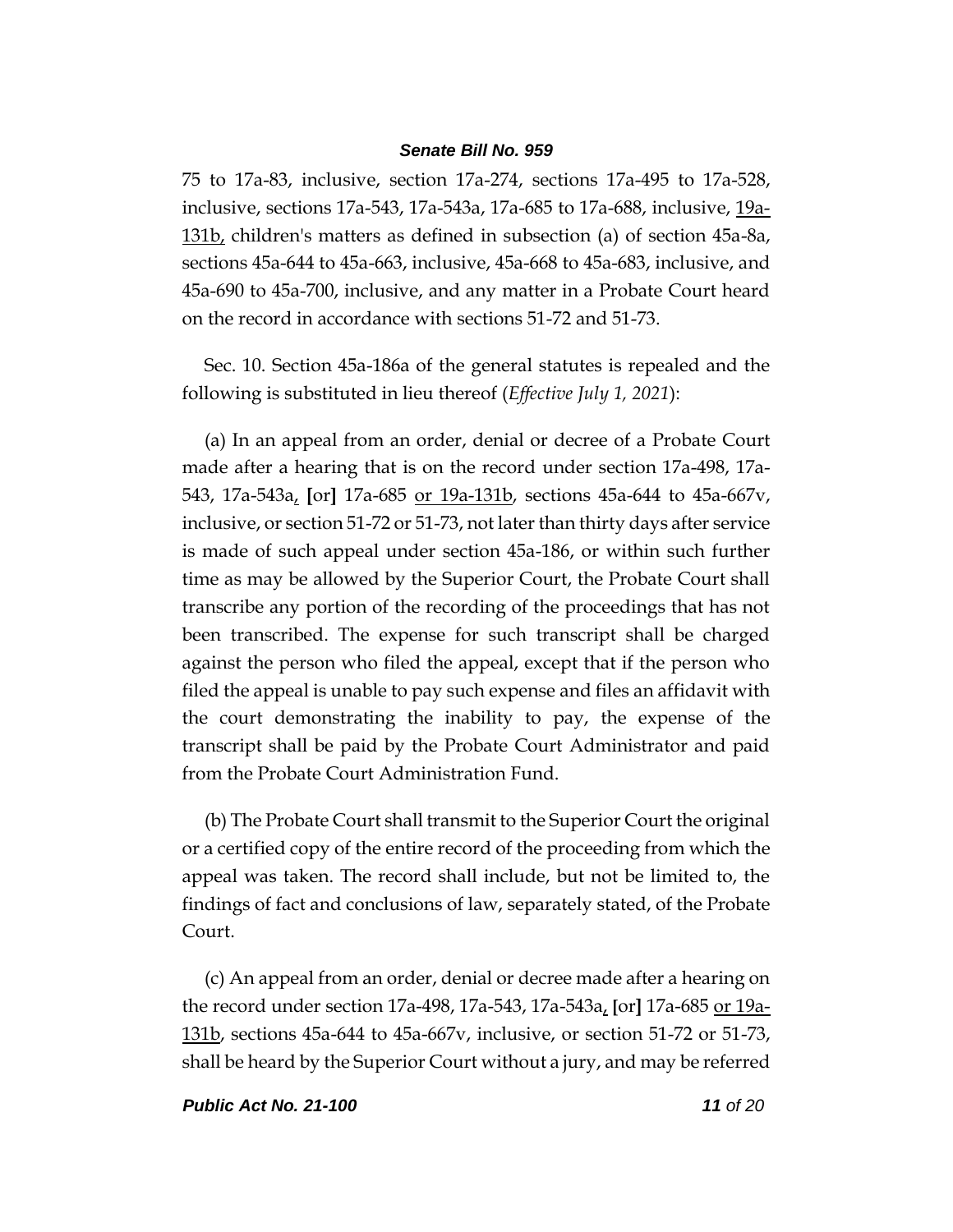to a state referee appointed under section 51-50*l*. The appeal shall be confined to the record. If alleged irregularities in procedure before the Probate Court are not shown in the record or if facts necessary to establish such alleged irregularities in procedure are not shown in the record, proof limited to such alleged irregularities may be taken in the Superior Court. The Superior Court, on request of any party, shall hear oral argument and receive written briefs.

Sec. 11. Section 45a-186b of the general statutes is repealed and the following is substituted in lieu thereof (*Effective July 1, 2021*):

In an appeal taken under section 45a-186 from a matter heard on the record in the Probate Court under section 17a-498, 17a-543, 17a-543a, **[**or**]** 17a-685, or 19a-131b, sections 45a-644 to 45a-667v, inclusive, or section 51-72 or 51-73, the Superior Court shall not substitute its judgment for that of the Probate Court as to the weight of the evidence on questions of fact. The Superior Court shall affirm the decision of the Probate Court unless the Superior Court finds that substantial rights of the person appealing have been prejudiced because the findings, inferences, conclusions or decisions are: (1) In violation of the federal or state constitution or the general statutes, (2) in excess of the statutory authority of the Probate Court, (3) made on unlawful procedure, (4) affected by other error of law, (5) clearly erroneous in view of the reliable, probative and substantial evidence on the whole record, or (6) arbitrary or capricious or characterized by abuse of discretion or clearly unwarranted exercise of discretion. If the Superior Court finds such prejudice, the Superior Court shall sustain the appeal and, if appropriate, may render a judgment that modifies the Probate Court's order, denial or decree or remand the case to the Probate Court for further proceedings. For the purposes of this section, a remand is a final judgment.

Sec. 12. Section 45a-597 of the general statutes is repealed and the following is substituted in lieu thereof (*Effective July 1, 2021*):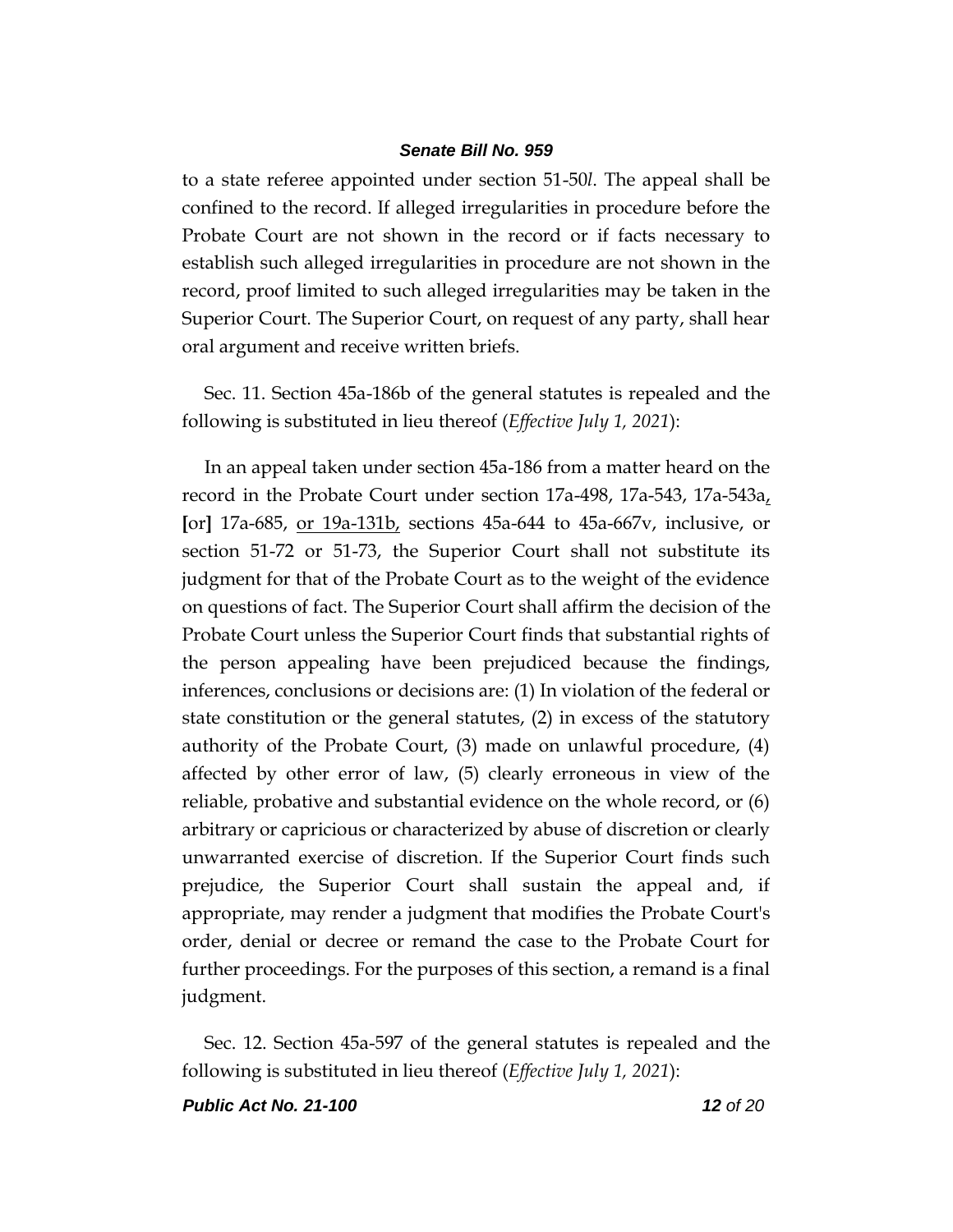(a) Upon the death of a **[**minor**]** person with respect to whose estate a guardian or conservator has been duly appointed by a **[**court of probate**]** Probate Court, has qualified and is acting as such, **[**and upon the death of a person with respect to whose estate a conservator has been duly appointed, has qualified and is acting as such,**]** if (1) the estate consists entirely of personalty, and (2) the estate remaining in the hands of the guardian or conservator at the time of the death of the **[**protected**]** person is not more than sufficient to pay expenses incurred during the lifetime of the **[**protected**]** person and not paid as of the date of death, administration expenses necessary to the settlement of the fiduciary's final account and the funeral expenses, including the cost of a suitable monument and cemetery plot, then such guardian or conservator may pay such expenses and take credit therefor on his final account. The payments shall be subject to the limitations set forth in sections 17b-95 and 17b-300.

(b) If the estate is less than sufficient to pay all such expenses in full, the provisions of section 45a-365 as to order of payment shall govern.

Sec. 13. Subsection (c) of section 46b-172a of the general statutes is repealed and the following is substituted in lieu thereof (*Effective July 1, 2021*):

(c) The child shall be made a party to the action. **[**and**]** If the child is a minor at the time of the proceedings, the minor child shall be represented by a guardian ad litem appointed by the court in accordance with section 45a-708. Payment for the guardian ad litem shall be made in accordance with such section from funds appropriated to the Judicial Department, except that, if funds have not been included in the budget of the Judicial Department for such purposes, such payment shall be made from the Probate Court Administration Fund.

Sec. 14. Subsection (k) of section 17a-11 of the general statutes is repealed and the following is substituted in lieu thereof (*Effective July 1,*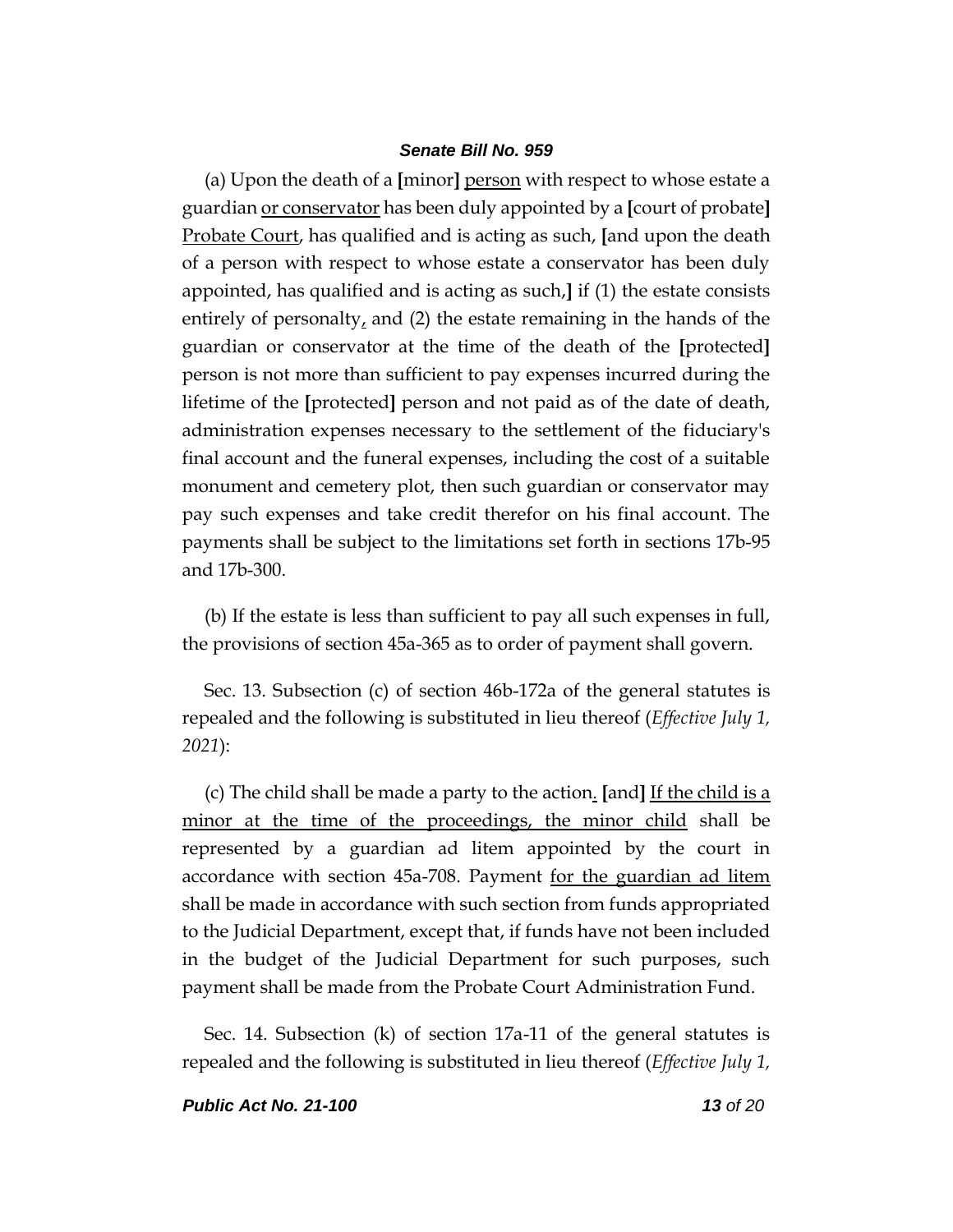*2021*):

(k) Upon motion of any interested party in a Probate Court proceeding under this section, the Probate Court of record may transfer the file for cause shown to a Probate Court for a district other than the district in which the initial or permanency hearing was held. **[**The file shall be transferred by the Probate Court of record making copies of all recorded documents in the court file, certifying each of them, and delivering the certified copies to the Probate Court to which the matter is transferred.**]** Upon issuance of an order to transfer a file under this subsection, the transferring court shall transmit a digital image of each document in the court file to the transferee court using the document management system maintained by the Office of the Probate Court Administrator. The transferee court shall thereupon assume jurisdiction over the voluntary admission in accordance with the provisions of this section.

Sec. 15. Subsection (b) of section 17a-274 of the general statutes is repealed and the following is substituted in lieu thereof (*Effective July 1, 2021*):

(b) A petition to the Probate Court for placement under this section may be filed by any interested party. The petition and all records of Probate Court proceedings held as a result of the filing of such petition shall be confidential and shall not be open to public inspection by or disclosed to any person, except that (1) such records shall be available to (A) the parties in any such case and their counsel, (B) the Department of Developmental Services, and (C) the **[**office**]** Office of the Probate Court Administrator; (2) if the court appoints a legal representative, the names of the legal representative and the protected person shall be public; and (3) the court may, after hearing with notice to the respondent, the respondent's counsel, the legal representative and the Department of Developmental Services, permit records to be disclosed for cause shown. The petition shall allege that the respondent is a person

*Public Act No. 21-100 14 of 20*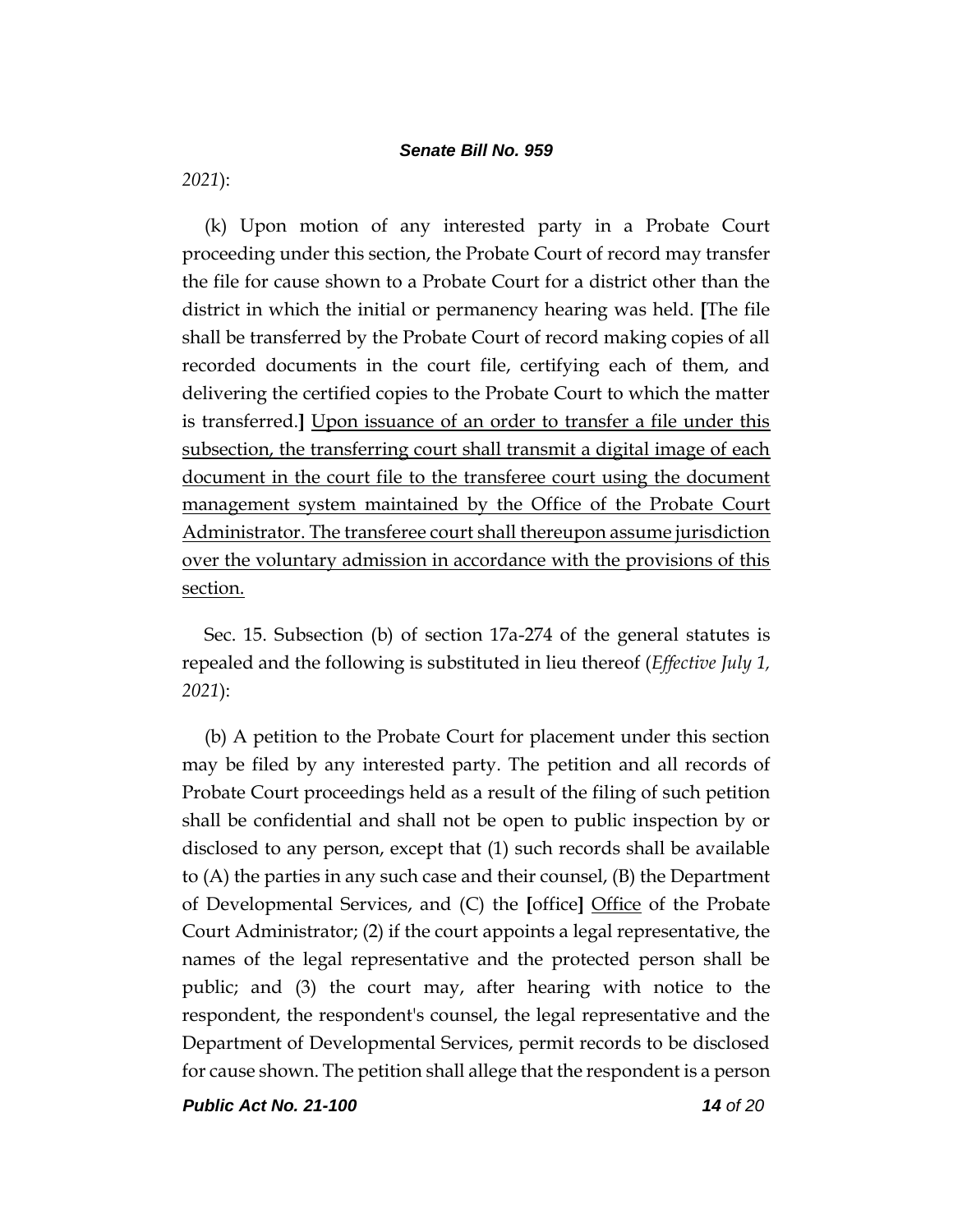with intellectual disability and (A) is unable to provide for himself or herself at least one of the following: Education, habilitation, care for personal health and mental health needs, meals, clothing, safe shelter or protection from harm; (B) has no family or legal representative or other person to care for the respondent or the respondent's family or the legal representative or other person can no longer provide adequate care for the respondent; (C) is unable to obtain adequate, appropriate services which would enable the respondent to receive care, treatment and education or habilitation without placement by a Probate Court; and (D) is not willing to be placed under the custody and control of the Department of Developmental Services or its agents or voluntary admission has been sought by the legal representative of the respondent and such voluntary admission has been opposed by the protected person or the protected person's next of kin.

Sec. 16. Section 45a-9a of the general statutes is repealed and the following is substituted in lieu thereof (*Effective July 1, 2021*):

Any person seeking on-line access to any data processing system operated by the **[**office**]** Office of the Probate Court Administrator, or seeking, in any other medium, information stored in such data processing system, may be required to pay to the **[**office**]** Office of the Probate Court Administrator an amount, as established in a fee schedule determined by the Probate Court Administrator, for deposit in the Probate Court Administration Fund established in section 45a-82. Such fee schedule may include reasonable charges for personal services, fringe benefits, supplies and any other expenses related to maintaining, improving and providing such data processing services including, but not limited to, program modifications, training expenses, central processor user time and the rental and maintenance of equipment.

Sec. 17. Subsection (c) of section 45a-27 of the general statutes is repealed and the following is substituted in lieu thereof (*Effective July 1, 2021*):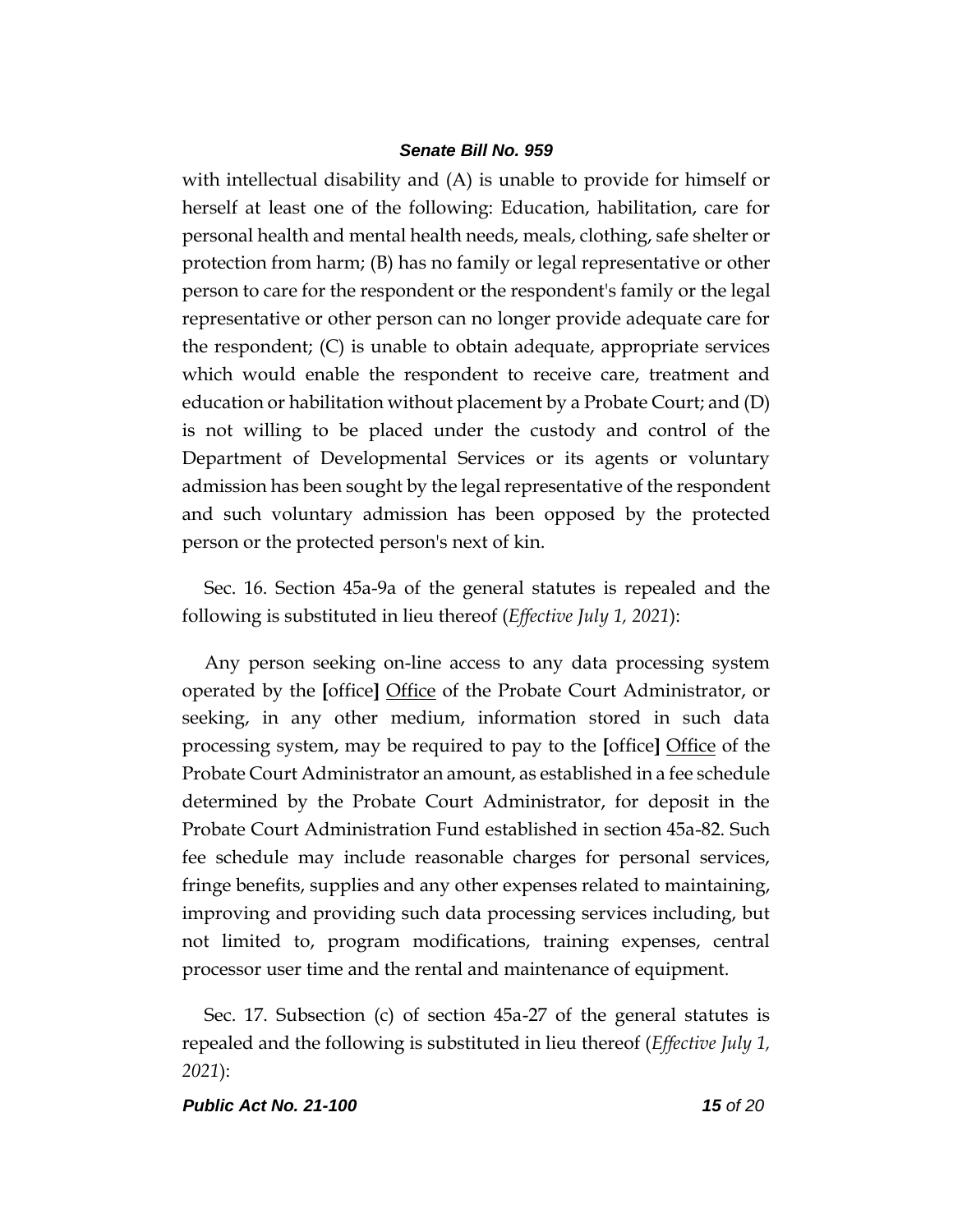(c) The curriculum for the courses required by subsection (b) of this section shall be established by the Probate Court Administrator and shall be designed to establish a minimum level of proficiency by judges of probate. The courses shall be given by qualified instructors approved by the Probate Court Administrator. The Probate Court Administrator may waive completion of a course required by subdivision (2) of subsection (b) on demonstration by a probate judge of proficiency in the subject matter. The Probate Court Administrator may, for good cause, allow a probate judge to satisfy a requirement of subsection (b) of this section by auditing, at the **[**office**]** Office of the Probate Court Administrator or at such other place as the Probate Court Administrator may designate, instructional tapes approved by the Probate Court Administrator. The Probate Court Administrator shall adopt appropriate time requirements for training of a probate judge elected in a special election and may modify other requirements of this section as circumstances may require.

Sec. 18. Subsection (e) of section 45a-65 of the general statutes is repealed and the following is substituted in lieu thereof (*Effective July 1, 2021*):

(e) Except as provided in subsections (g) and (h) of section 45a-63, all decisions of the council shall be public record and shall be available for inspection at the **[**office**]** Office of the Probate Court Administrator.

Sec. 19. Subsection (d) of section 45a-68 of the general statutes is repealed and the following is substituted in lieu thereof (*Effective July 1, 2021*):

(d) The financial statement and disclosure, except as otherwise provided in this section, shall be open to inspection at the **[**office**]** Office of the Probate Court Administrator.

Sec. 20. Section 45a-76 of the general statutes is repealed and the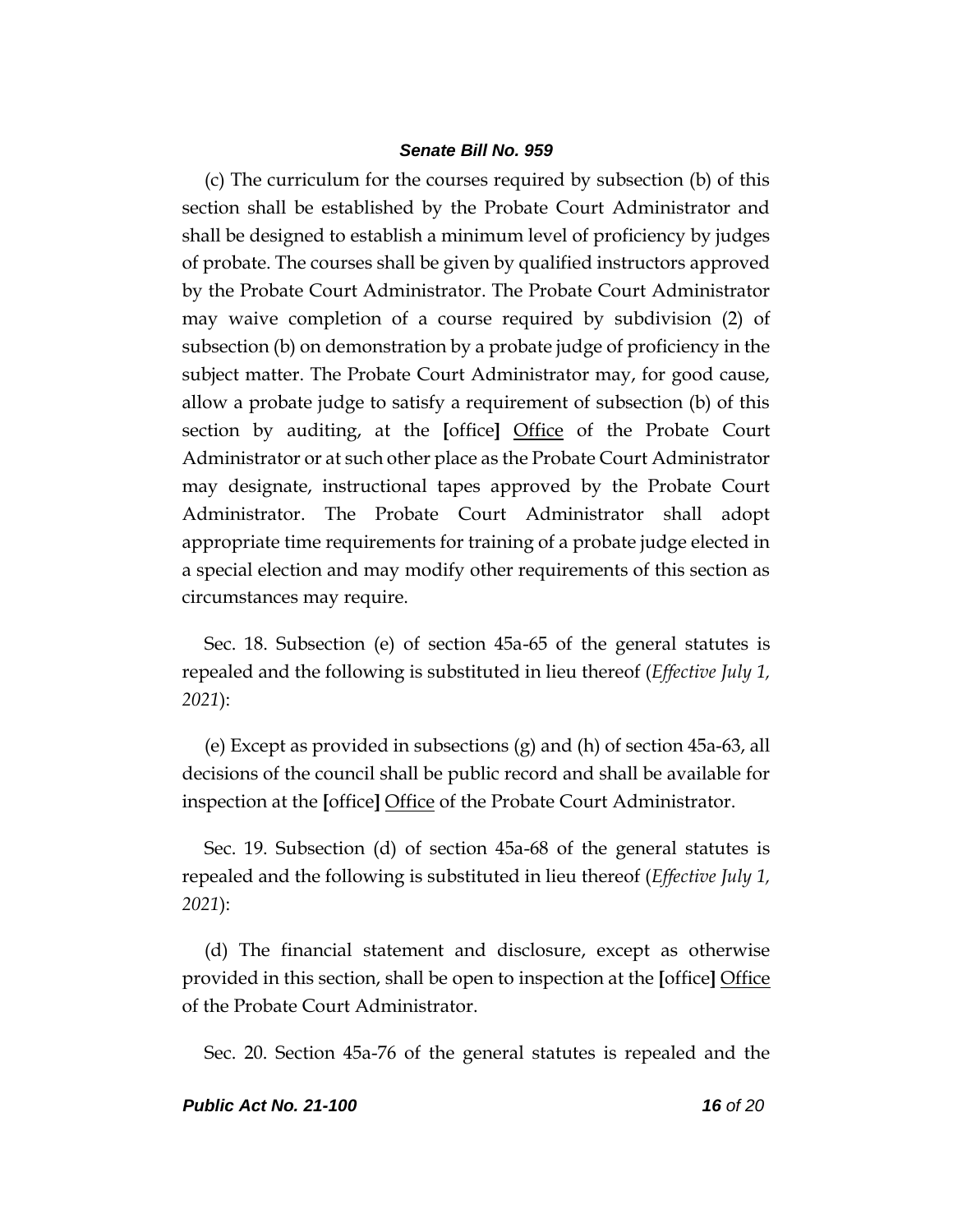following is substituted in lieu thereof (*Effective July 1, 2021*):

The Probate Court Administrator shall file with the Chief Court Administrator, on or before the first day of April of each even-numbered year, a report of the business of the **[**office**]** Office of the Probate Court Administrator during the biennium ending on the preceding June thirtieth, together with any information that the Chief Court Administrator may request.

Sec. 21. Subsection (a) of section 45a-80 of the general statutes is repealed and the following is substituted in lieu thereof (*Effective July 1, 2021*):

(a) The Commissioner of Administrative Services shall provide such office space for the conduct of the duties of the **[**office**]** Office of the Probate Court Administrator as the Probate Court Administrator approves. The expenses of the office space shall be paid from the fund established under section 45a-82.

Sec. 22. Subdivision (1) of subsection (a) of section 45a-84 of the general statutes is repealed and the following is substituted in lieu thereof (*Effective July 1, 2021*):

(a) (1) On or before April first of each year, the Probate Court Administrator shall prepare a proposed budget for the next succeeding fiscal year beginning July first, for the appropriate expenditures of funds from the Probate Court Administration Fund to carry out the statutory duties of the Probate Court Administrator. The proposed budget shall reflect all costs related to the **[**office**]** Office of the Probate Court Administrator and the operation of the **[**courts of probate**]** Probate Courts, including, but not limited to, compensation, group hospitalization and medical and surgical insurance plans and retirement benefits for probate judges and employees. Expenditures in the proposed budget shall not exceed anticipated available funds.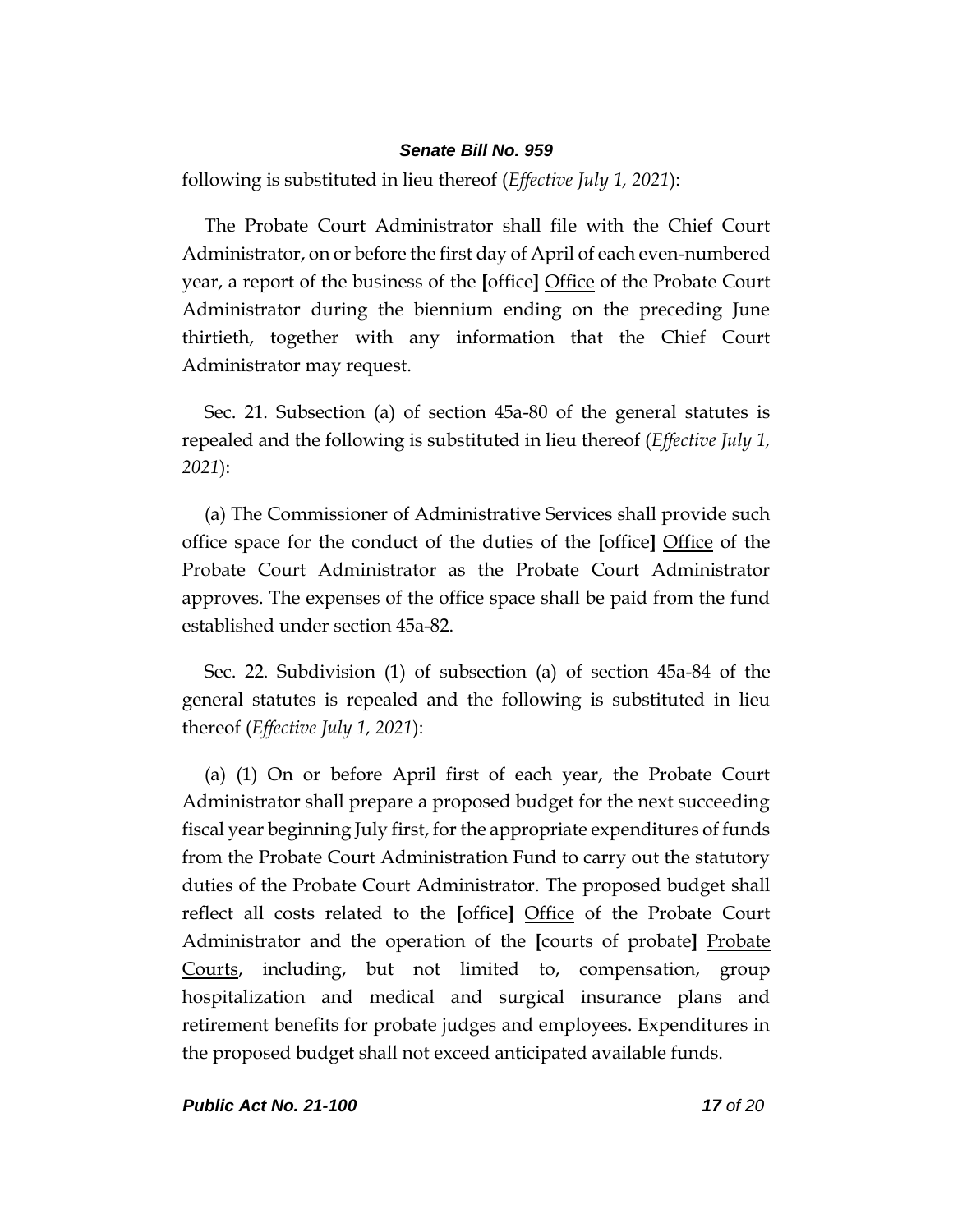Sec. 23. Subsection (e) of section 45a-649a of the general statutes is repealed and the following is substituted in lieu thereof (*Effective July 1, 2021*):

(e) If the respondent or conserved person is indigent, an attorney appointed under this section shall be paid a reasonable rate of compensation. Rates of compensation for such appointed attorneys shall be established by the **[**office**]** Office of the Probate Court Administrator. Such compensation shall be paid from funds appropriated to the Judicial Department. If funds have not been included in the budget of the Judicial Department for such purposes, such compensation shall be paid from the Probate Court Administration Fund.

Sec. 24. Subsection (c) of section 45a-670 of the general statutes is repealed and the following is substituted in lieu thereof (*Effective July 1, 2021*):

(c) All records of cases related to guardianship under sections 45a-669 to 45a-683, inclusive, shall be confidential and shall not be open to public inspection by or disclosed to any person, except that (1) such records shall be available to (A) the parties in any such case and their counsel, (B) the Department of Developmental Services, and (C) the **[**office**]** Office of the Probate Court Administrator; (2) if the court appoints a guardian, the names of the guardian and the protected person shall be public; and (3) the court may, after hearing with notice to the respondent, the respondent's counsel, the guardian and the Department of Developmental Services, permit records to be disclosed for cause shown.

Sec. 25. Subsection (a) of section 45a-674 of the general statutes is repealed and the following is substituted in lieu thereof (*Effective July 1, 2021*):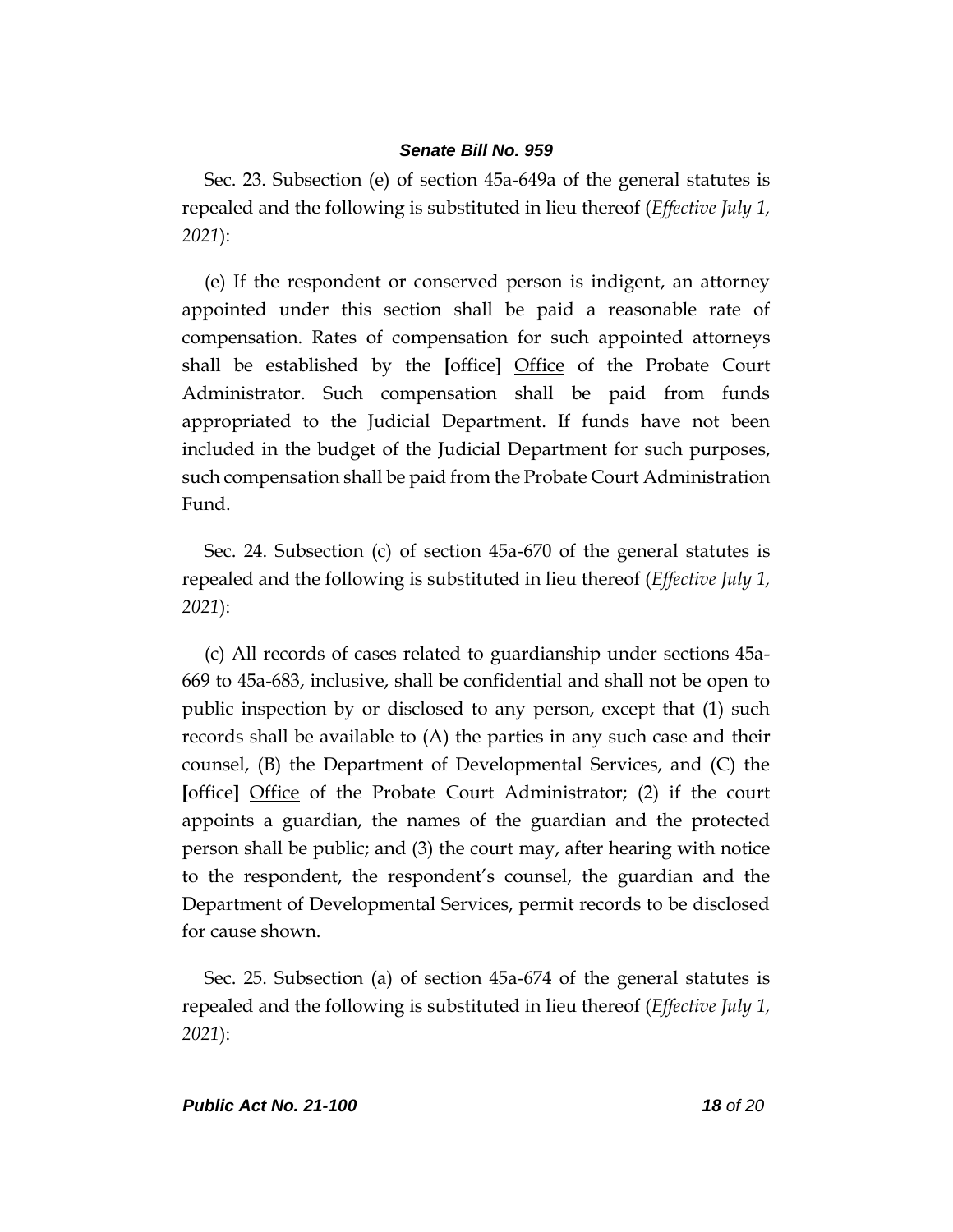(a) At any hearing for appointment of a plenary guardian or limited guardian, the court shall receive evidence as to the condition of the respondent, including a written report or testimony by a Department of Developmental Services assessment team appointed by the Commissioner of Developmental Services or his or her designee, no member of which is related by blood, marriage or adoption to either the petitioner or the respondent and each member of which has personally observed or examined the respondent within forty-five days next preceding such hearing. The assessment team shall be comprised of at least two representatives from among appropriate disciplines having expertise in the evaluation of persons alleged to have intellectual disability. The assessment team members shall make their report on a form provided for that purpose by the **[**office**]** Office of the Probate Court Administrator and shall answer questions on such form as fully and completely as possible. The report shall contain specific information regarding the severity of the intellectual disability of the respondent and those specific areas, if any, in which the respondent needs the supervision and protection of a guardian, and shall state upon the form the reasons for such opinions. The petitioner, respondent or the respondent's counsel shall have the right to present evidence and crossexamine witnesses who testify at any hearing on the petition. If the respondent or the respondent's counsel notifies the court not less than three days before the hearing that he or she wishes to cross-examine the witnesses, the court shall order such witnesses to appear. The fees for such assessment team shall be paid from funds appropriated to the Department of Developmental Services.

Sec. 26. Subsection (g) of section 45a-677 of the general statutes is repealed and the following is substituted in lieu thereof (*Effective July 1, 2021*):

(g) Such reports shall be submitted on a form provided by the **[**office**]** Office of the Probate Court Administrator and shall contain the